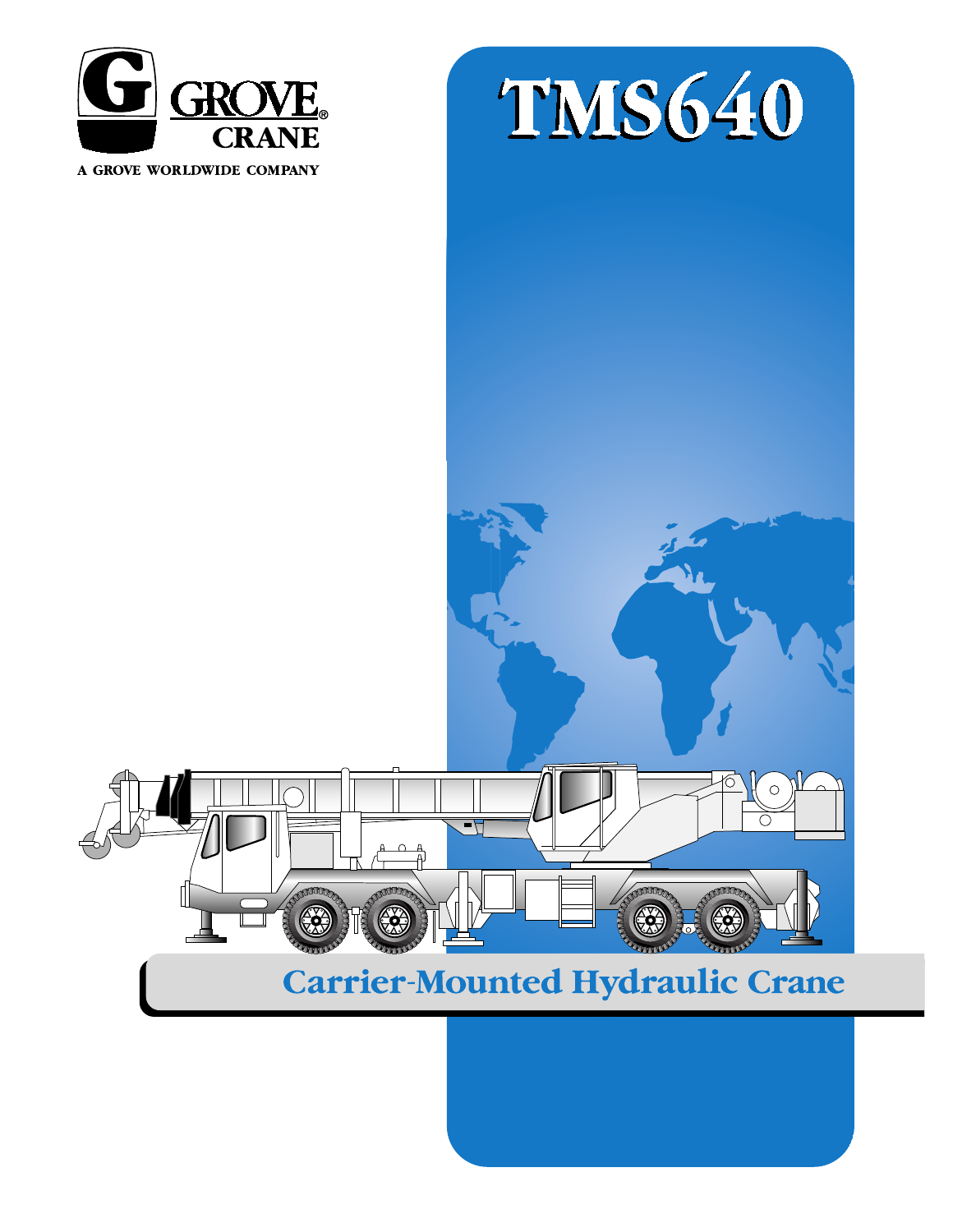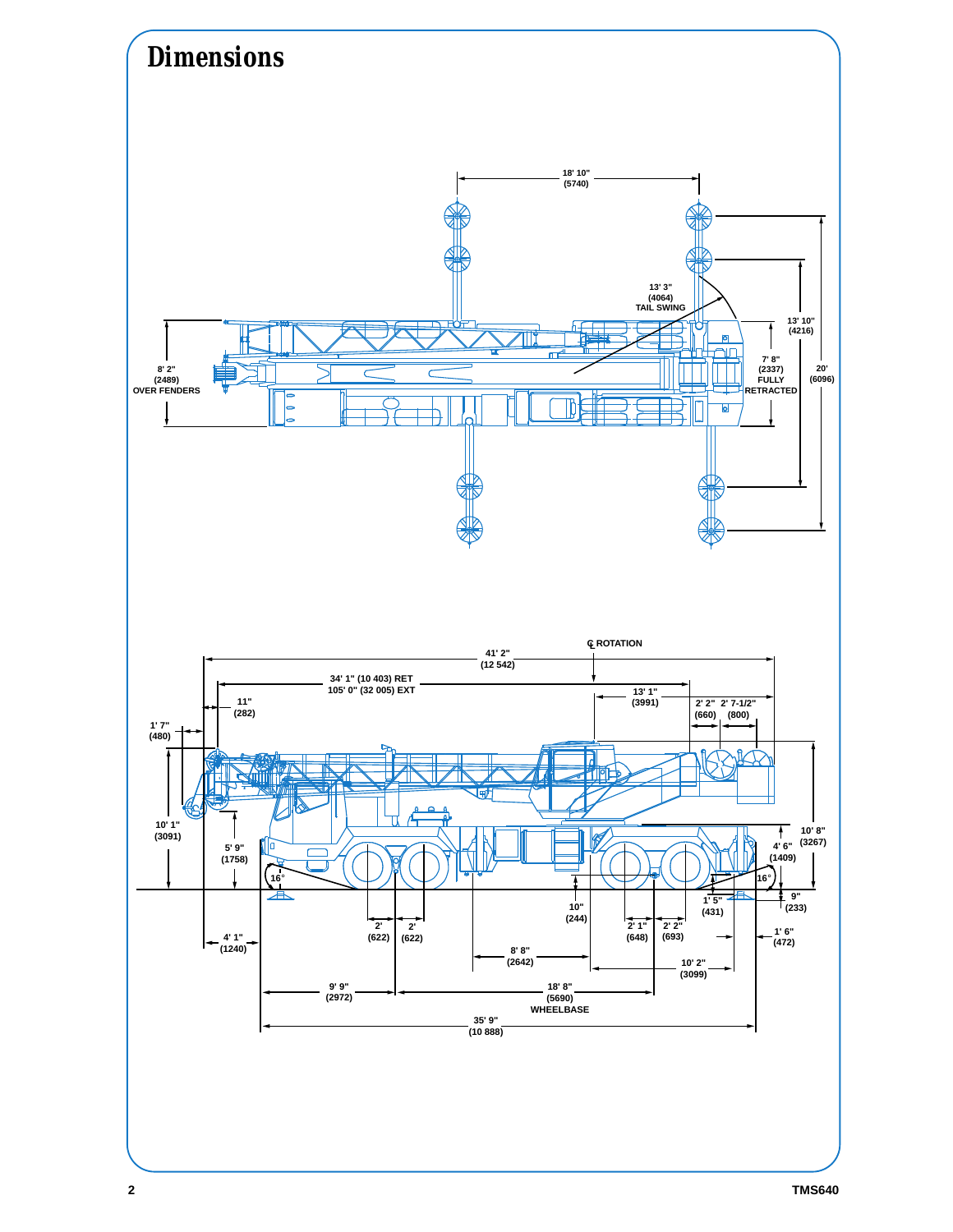# *Working Range*



ଓ

**TMS640**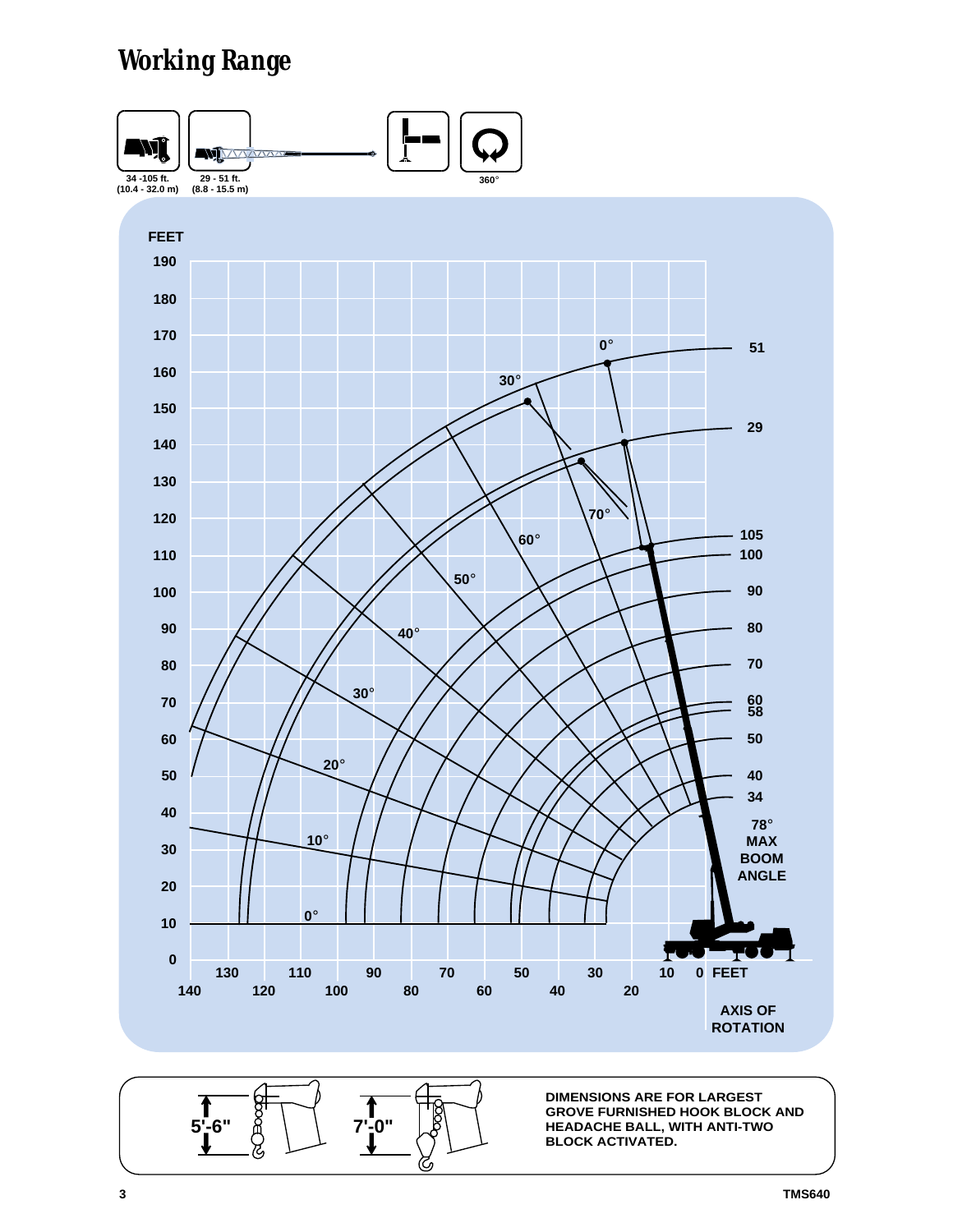# *Superstructure specifications*

#### **Boom**

34 ft. - 105 ft.(10.4 m - 32 m) four-section full power boom. Maximum tip height: 112 ft. (34.0 m)

#### **Telescopic Swingaway Extension**

29 ft. to 51 ft.(8.8 m to 15.5 m) telescopic lattice swingaway extension offsettable at 0° and 30°. Stows alongside base boom section. Maximum tip height: 163 ft. (49.7 m)

### **\*Optional Fixed Swingaway Extension**

29 ft. (8.8 m) lattice swingaway boom extension offsettable at 0° and 30°. Stows alongside base boom section.

Maximum tip height: 141 ft. (42.9 m)

#### **Boom Nose**

Three sheaves mounted on heavy duty tapered roller bearings with removable pin-type rope guards. Quick reeve boom nose. \*Optional removable auxiliary boom nose with removable pin type rope guard.

#### **Boom Elevation**

One double acting hydraulic cylinder with integral holding valve provides elevation from -1° to 78°.

#### **Load Moment & Anti-Two Block System**

Standard load moment and anti-two block system with audio-visual warning and control lever lock-out. These systems provide electronic display of boom angle, length, radius, tip height, relative load moment, maximum permissible load and warning of impending two-block conditions.

#### **Cab**

Full vision, all steel fabricated with acoustical lining and tinted safety glass throughout. Deluxe seat incorporates armrest mounted hydraulic single axis controls. Dash panel incorporates gauges for all engine functions. Other standard features include: sliding side and rear windows, electric windshield wash-wipe, circulating air fan, opening skylight with electric skylight wiper, swing horn, fire extinguisher and seat belt.

#### **Swing**

Planetary swing with foot applied multi-disc wet brake. Spring applied, hydraulically released parking brake and plunger type, mechanical house lock, operated from cab.

Maximum speed: 2.5 RPM.

#### **Counterweight**

Integral with superstructure, plus one hydraulically removable section @ 3,900 lbs.(1769 kg) pinned to turntable.

#### **Hydraulic System**

6 section with a combined capacity of 201 G.P.M. (762 LPM) driven by carrier engine through P.T.O. Standard pump disconnect for travel.

Three individual valve banks.

Return line type filter with full flow by-pass protection and service indicator. Replaceable cartridge with micron filtration rating of 5/12/16.

195 gallon (738 L) reservoir.

Remote-mounted oil cooler with thermostatically controlled electric motor driven fan.

#### **HOIST SPECIFICATIONS Main and Auxiliary Hoist**

Planetary reduction with automatic spring applied multi-disc brake. Power up and down equal speed. Grooved drum. Electronic hoist drum rotation indicator.

|                                        |                            | High Range                        | Low Range                          |
|----------------------------------------|----------------------------|-----------------------------------|------------------------------------|
| Maximum Single                         |                            | 347 FPM                           | 161 FPM                            |
| Line Speed: (1st Layer)                |                            | (105 m/min)<br>378 FPM            | (49 m/min)<br><b>175 FPM</b>       |
|                                        | (2nd Layer)                | (115 m/min)<br><b>408 FPM</b>     | (53 m/min)<br><b>189 FPM</b>       |
|                                        | (3rd Layer)                | (124 m/min)<br>439 FPM            | (57 m/min)<br>203 FPM              |
|                                        | (4th Layer)                | (133 m/min)<br><b>469 FPM</b>     | (61 m/min)<br><b>217 FPM</b>       |
|                                        | (5th Layer)                | (142 m/min)                       | $(66 \text{ m/min})$               |
| Maximum Single                         |                            | 8,254 lbs.                        | 16,508 lbs.                        |
| Line Pull:                             | (1st Layer)                | $(3744 \text{ kg})$<br>7,587 lbs. | $(7488 \text{ kg})$<br>15,173 lbs. |
|                                        | (2nd layer)                | (3441 kg)<br>7,019 lbs.           | (6882 kg)<br>14,038 lbs.           |
|                                        | (3rd layer)                | (3183 kg)                         | (6367 kg)                          |
|                                        | (4th layer)                | 6,530 lbs.<br>(2962 kg)           | 13,061 lbs.<br>(5924 kg)           |
|                                        | (5th layer)                | 6,105 lbs.<br>(2769 kg)           | 12,211 lbs.<br>(5538 kg)           |
| Maximum Permissible<br>Line Pull w/5:1 | Wire Rope Strength Factor: | 12,920 lbs.<br>(5860 kg)          |                                    |
| Maximum Rope                           |                            | 694 ft. (211 m)                   |                                    |
|                                        |                            |                                   |                                    |

Stowage: 3/4 in. (19 mm) Note: 450 ft. (137 m) length wire rope supplied with basic standard unit.

*\*Denotes optional equipment*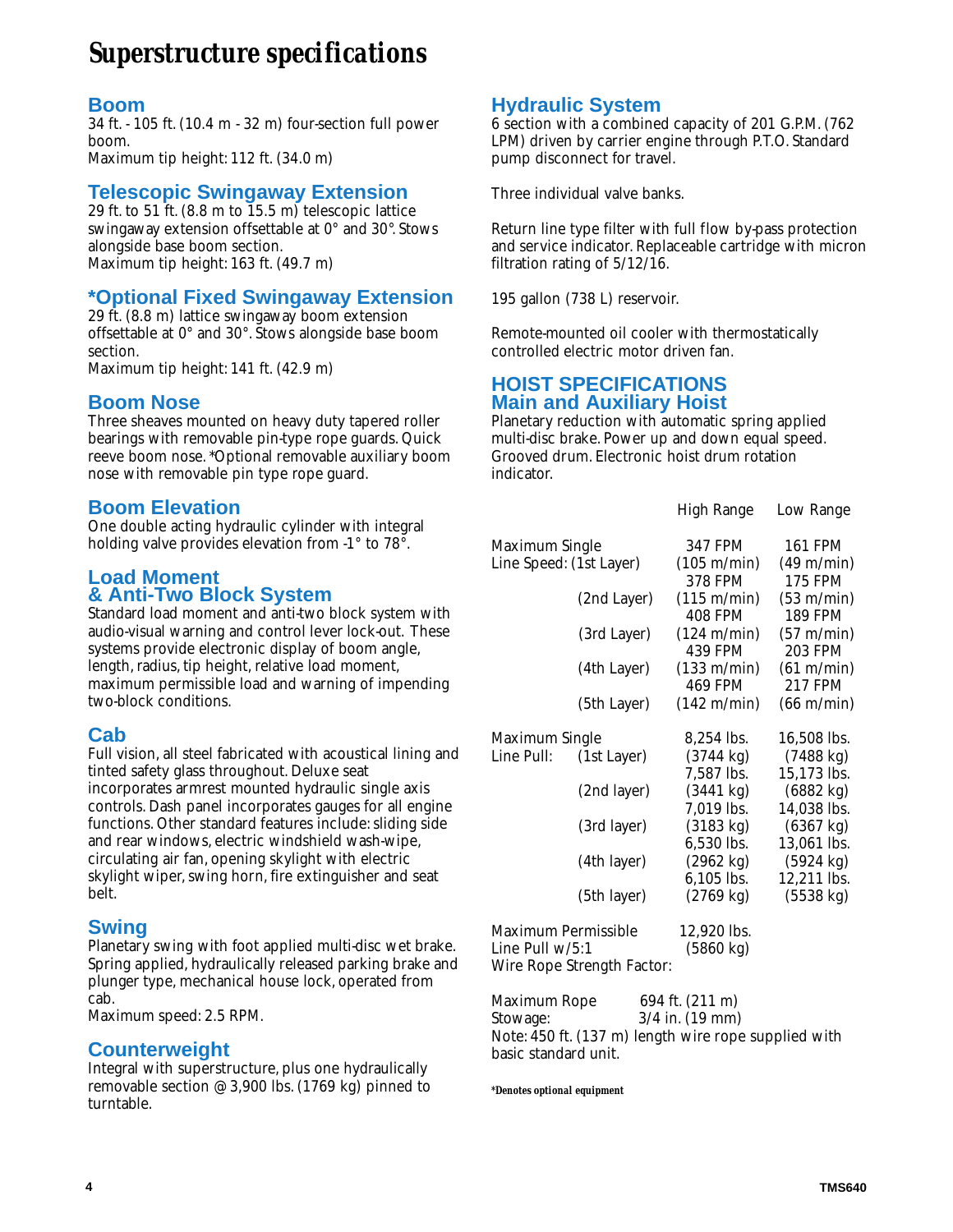# *Carrier specifications*

## **Chassis**

Box section frame fabricated from high strength alloy steel. Integral outrigger housings and front/rear lifting, towing and tie down lugs.

# **Outrigger System**

Hydraulic single stage, double box beam outriggers with inverted jack and integral holding valves.Three position setting.All steel fabricated, quick release type outrigger floats, 24 in. (610 mm) in diameter.

Maximum outrigger pad load: 67,592 lbs. (30 659 kg).

## **Outrigger Controls**

Controls and crane level indicator located in superstructure cab.

# **Engine**

Cummins 6CTA8.3, six cylinder, turbocharged and after cooled diesel, 505 cu. in. (8.3 L), 250 bhp (186 kW) (gross) @ 2,400 RPM. Maximum torque: 660 ft. lbs.(895 Nm) @ 1,300 RPM.

# **Fuel Tank Capacity**

100 gallons (376 L).

## **Electrical System**

Two 12 V - maintenance free batteries. 12 V lighting and 12 V starting.

## **Drive**

8 x 4

## **Steering**

Front axles, mechanical with hydraulic power assist controlled by steering wheel.

## **Transmission**

Roadranger 13 speeds forward and 3 reverse.

#### **Axles**

- Front: (2) beam type steering axles, 82 in. (2.08 m) track.
- Rear: (2) single reduction drive, 72.1 in. (1.83 m) track. Inter-axle differential lock.

## **Brakes**

Dual line air system operating on all wheels. Springapplied, air released. Parking brake acting on rear axles. Air dryer standard.

#### **Tires**

- Front: 425/65R22.5 radial highway tread tubeless singles.
- Rear: 11:00 x 20-14PR highway tread tube type duals.

#### **Suspension**

Front: Spring mounted tandem.

Rear: Solid mount tandem with equalizing beam and solid steel saddles.

# **Lights**

Full lighting package including turn indicators, head and tail lights, brake and hazard warning lights.

### **Cab**

One man design, all steel fabricated with acoustical lining and tinted safety glass throughout. Deluxe fabric covered, fully adjustable seat. Complete driving controls and engine instrumentation, including tilt telescope steering wheel, tachometer, speedometer, voltmeter, water temp., oil pressure, fuel level, dual air pressure gauges with A/V warning, engine high temp./low oil pressure A/V warning. Other standard items include hot water heater/defroster, electric windshield wash/wipe, fire extinguisher, seat belt, door and window locks.

## **Maximum Speed**

50 mph (80 kph)

# **Gradeability (Theoretical)**

40% (Based on 72,000 lbs.[32 659 kg] GVW)

### **Gross Vehicle Weight**

Basic unit 72,225 lbs.(32 761 kg).

## **Miscellaneous Standard Equipment**

Full width aluminum fenders, dual rear view mirrors, electronic back-up alarm, sling/tool box, pump disconnect, tire inflation kit, air cleaner restriction indicator, block and ball stowage, and chrome muffler guard.

# **\*Optional Equipment**

- \* Auxiliary hoist
- \* Amber flashing light
- \* Cab spotlight
- \* Engine block heater
- \* Hookblocks
- \* Pintle hook-rear
- \* 360° position positive houselock
- \* Exhaust brake
- \* Dual axis controls
- \*Outrigger controls on chassis
- \*Air/electric connections for trailing boom
- \*12.00R20 tube-type and 12R22.5 tubeless rear tires

*\*Denotes optional equipment*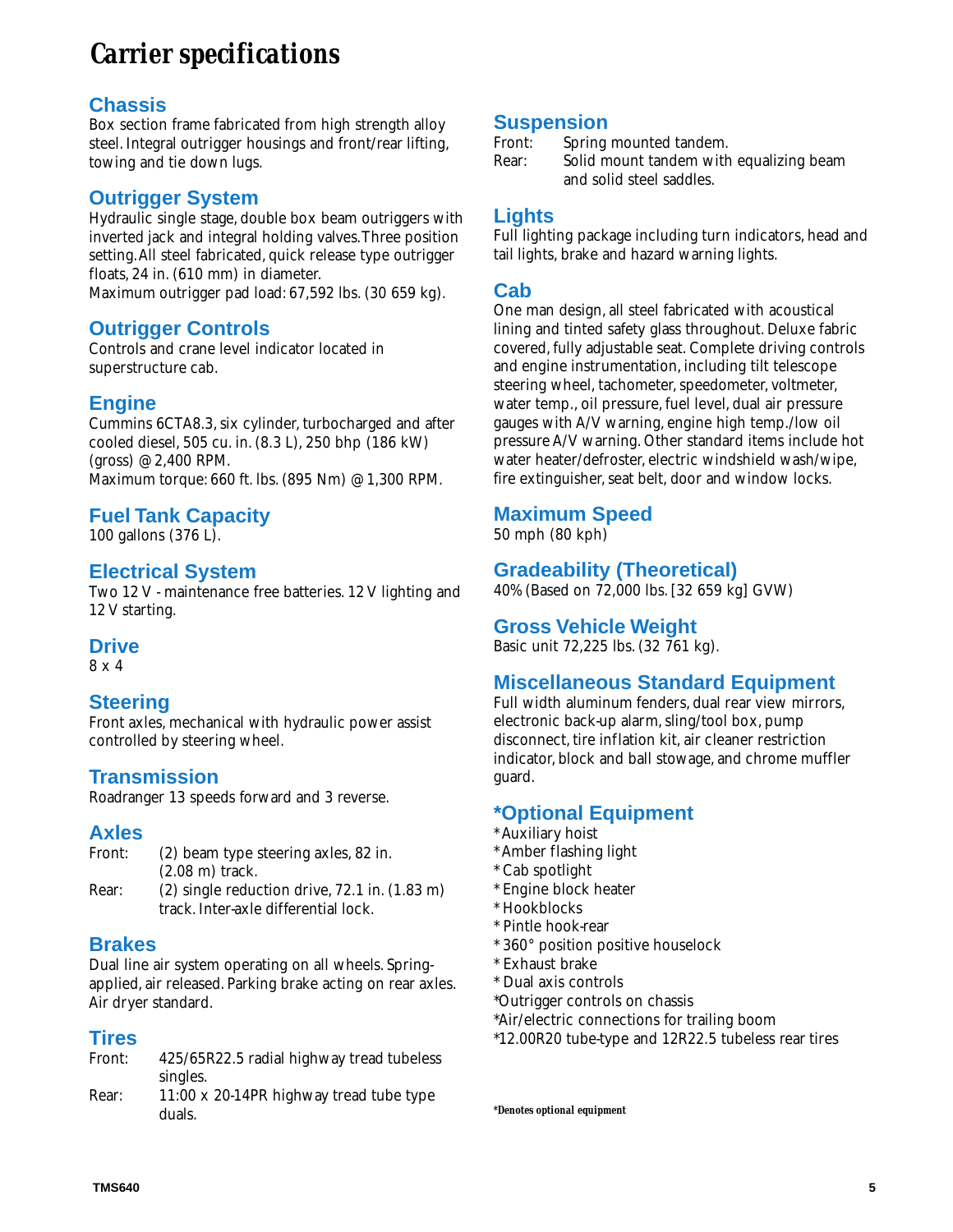







| WÎ     |                                                          |        |        |        |        |         | 85% Domestic (Pounds) |        |         |         |
|--------|----------------------------------------------------------|--------|--------|--------|--------|---------|-----------------------|--------|---------|---------|
| (Feet) | 34                                                       | 40     | 50     | $*58$  | 60     | 70      | 80                    | 90     | 100     | 105     |
| 10     | 80,000                                                   | 66,900 | 58,650 | 44,600 | 29,300 |         |                       |        |         |         |
| 12     | 66,900                                                   | 65,150 | 55,000 | 44,600 | 29,300 | @29,300 |                       |        |         |         |
| 15     | 58,000                                                   | 56,600 | 48,000 | 41,500 | 29,300 | 29,300  | @29,300               |        |         |         |
| 20     | 45,500                                                   | 45,300 | 38,500 | 35,900 | 29,300 | 29,300  | 29,300                | 27,000 | @18,550 | @15,850 |
| 25     | 34,400                                                   | 34,400 | 32,400 | 30,500 | 29,300 | 27,950  | 26,350                | 23,250 | 18,550  | 15,850  |
| 30     |                                                          | 25,750 | 25,500 | 25,300 | 25,300 | 24,000  | 22,950                | 20,300 | 16,500  | 15,850  |
| 35     |                                                          |        | 19,650 | 19,500 | 19,500 | 19,500  | 19,500                | 17,950 | 14,800  | 14,350  |
| 40     |                                                          |        | 15,500 | 15,150 | 15,250 | 15,700  | 16,150                | 16,000 | 13,400  | 12,850  |
| 45     |                                                          |        |        | 11,950 | 12,050 | 12,450  | 12,950                | 13,400 | 12,500  | 11,550  |
| 50     |                                                          |        |        | 9,470  | 9,590  | 10,050  | 10,500                | 11,000 | 11,500  | 10,400  |
| 55     |                                                          |        |        |        |        | 8,200   | 8,650                 | 9,120  | 9,600   | 9,450   |
| 60     |                                                          |        |        |        |        | 6,640   | 7,140                 | 7,600  | 8,080   | 8,320   |
| 65     |                                                          |        |        |        |        |         | 5,890                 | 6,360  | 6,830   | 7,070   |
| 70     |                                                          |        |        |        |        |         | 4,830                 | 5,330  | 5,800   | 6,030   |
| 75     |                                                          |        |        |        |        |         |                       | 4,440  | 4,920   | 5,150   |
| 80     |                                                          |        |        |        |        |         |                       | 3,660  | 4,170   | 4,400   |
| 85     |                                                          |        |        |        |        |         |                       |        | 3,490   | 3,750   |
| 90     |                                                          |        |        |        |        |         |                       |        | 2,900   | 3,150   |
| 95     |                                                          |        |        |        |        |         |                       |        |         | 2,630   |
|        | Minimum boom angle (deg.) for indicated length (no load) |        |        |        |        |         |                       |        |         | 15      |
|        | Maximum boom length (ft.) at 0 deg. boom angle (no load) |        |        |        |        |         |                       |        |         | 100     |
|        | @This sensaitu in bened wenn meximum beam enels          |        |        |        |        |         |                       |        |         |         |

**@This capacity is based upon maximum boom angle.**

**\*58 ft. boom length is with inner-mid extended and outer-mid & fly retracted.**

**A6-829-014681**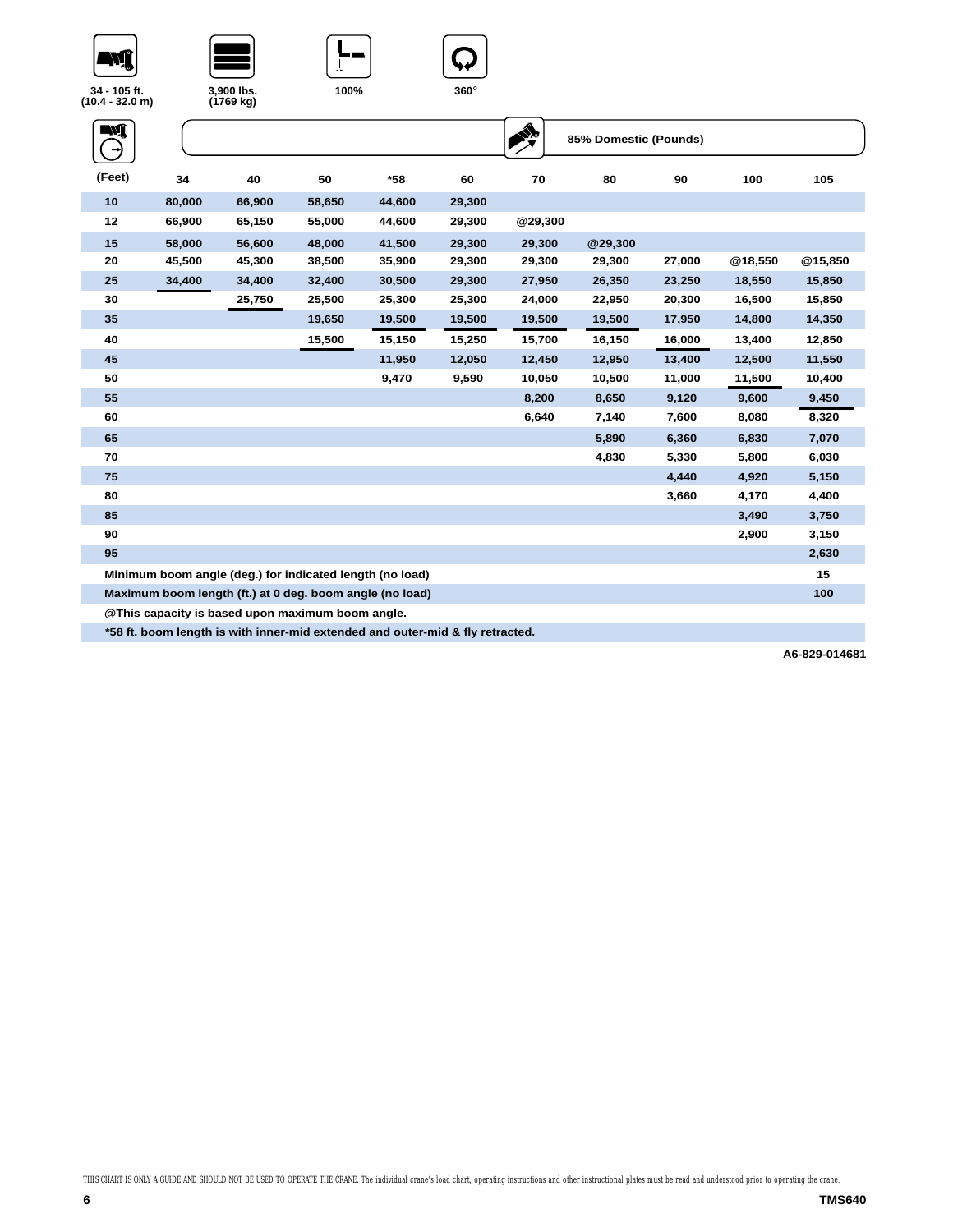







| NÎ     |                                                          |        |        |        |        |         | 85% Domestic (Pounds) |        |         |         |
|--------|----------------------------------------------------------|--------|--------|--------|--------|---------|-----------------------|--------|---------|---------|
| (Feet) | 34                                                       | 40     | 50     | $*58$  | 60     | 70      | 80                    | 90     | 100     | 105     |
| 10     | 80,000                                                   | 66,900 | 58,650 | 44,600 | 29,300 |         |                       |        |         |         |
| 12     | 66,900                                                   | 65,150 | 55,000 | 44,600 | 29,300 | @29,300 |                       |        |         |         |
| 15     | 58,000                                                   | 56,600 | 48,000 | 41,500 | 29,300 | 29,300  | @29,300               |        |         |         |
| 20     | 43,600                                                   | 43,350 | 38,500 | 35,900 | 29,300 | 29,300  | 29,300                | 27,000 | @18,550 | @15,850 |
| 25     | 31,450                                                   | 31,200 | 30,900 | 30,500 | 29,300 | 27,950  | 26,350                | 23,250 | 18,550  | 15,850  |
| 30     |                                                          | 23,000 | 22,750 | 22,550 | 22,550 | 22,550  | 22,550                | 20,300 | 16,500  | 15,850  |
| 35     |                                                          |        | 17,350 | 16,800 | 16,900 | 17,350  | 17,850                | 17,950 | 14,800  | 14,350  |
| 40     |                                                          |        | 13,250 | 12,800 | 12,900 | 13,300  | 13,800                | 14,300 | 13,400  | 12,850  |
| 45     |                                                          |        |        | 9,920  | 10,000 | 10,450  | 10,900                | 11,400 | 11,900  | 11,550  |
| 50     |                                                          |        |        | 7,690  | 7,820  | 8,300   | 8,760                 | 9,230  | 9,730   | 9,970   |
| 55     |                                                          |        |        |        |        | 6,620   | 7,070                 | 7,540  | 8,020   | 8,270   |
| 60     |                                                          |        |        |        |        | 5,220   | 5,720                 | 6,180  | 6,660   | 6,900   |
| 65     |                                                          |        |        |        |        |         | 4,600                 | 5,070  | 5,540   | 5,780   |
| 70     |                                                          |        |        |        |        |         | 3,640                 | 4,150  | 4,610   | 4,850   |
| 75     |                                                          |        |        |        |        |         |                       | 3,350  | 3,830   | 4,060   |
| 80     |                                                          |        |        |        |        |         |                       | 2,650  | 3,150   | 3,390   |
| 85     |                                                          |        |        |        |        |         |                       |        | 2,550   | 2,800   |
| 90     |                                                          |        |        |        |        |         |                       |        | 2,010   | 2,260   |
| 95     |                                                          |        |        |        |        |         |                       |        |         | 1,790   |
|        | Minimum boom angle (deg.) for indicated length (no load) |        |        |        |        |         |                       |        |         | 15      |
|        | Maximum boom length (ft.) at 0 deg. boom angle (no load) |        |        |        |        |         |                       |        |         | 100     |
|        | @ This capacity is based upon maximum boom angle.        |        |        |        |        |         |                       |        |         |         |

**\*58 ft. boom length is with inner-mid extended and outer-mid & fly retracted.**

**A6-829-014682**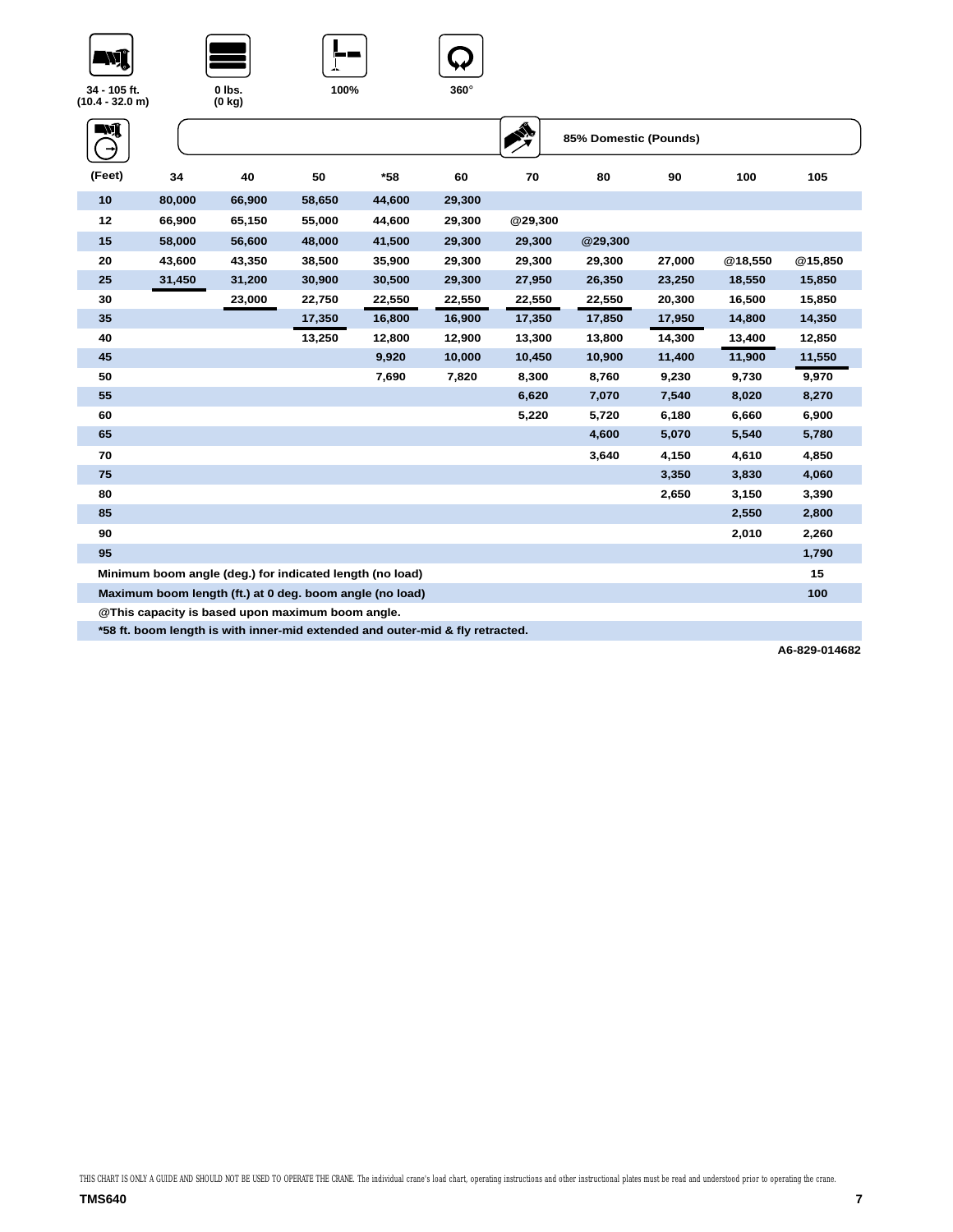





| WÎ     |                                                          |        |        |        |        | ♦       | <b>SAEJ1289 APR81</b> |        |         |         |
|--------|----------------------------------------------------------|--------|--------|--------|--------|---------|-----------------------|--------|---------|---------|
| (Feet) | 34                                                       | 40     | 50     | *58    | 60     | 70      | 80                    | 90     | 100     | 105     |
| 10     | 66,650                                                   | 66,450 | 58,650 | 44,600 | 29,300 |         |                       |        |         |         |
| 12     | 58,000                                                   | 57,800 | 55,000 | 44,600 | 29,300 | @29,300 |                       |        |         |         |
| 15     | 48,600                                                   | 48,400 | 47,450 | 41,500 | 29,300 | 29,300  | @29,300               |        |         |         |
| 20     | 31,500                                                   | 30,750 | 29,650 | 28,900 | 29,000 | 28,750  | 28,250                | 27,000 | @18,550 | @15,850 |
| 25     | 20,900                                                   | 20,350 | 19,450 | 18,850 | 18,950 | 19,400  | 19,900                | 20,350 | 18,550  | 15,850  |
| 30     |                                                          | 14,400 | 13,650 | 13,150 | 13,250 | 13,650  | 14,150                | 14,600 | 15,100  | 15,350  |
| 35     |                                                          |        | 9,970  | 9,480  | 9,570  | 10,000  | 10,450                | 10,900 | 11,350  | 11,600  |
| 40     |                                                          |        | 7,320  | 6,910  | 7,000  | 7,430   | 7,870                 | 8,330  | 8,790   | 9,030   |
| 45     |                                                          |        |        | 5,010  | 5,110  | 5,530   | 5,970                 | 6,420  | 6,880   | 7,110   |
| 50     |                                                          |        |        | 3,480  | 3,600  | 4,080   | 4,510                 | 4,960  | 5,410   | 5,630   |
| 55     |                                                          |        |        |        |        | 2,920   | 3,360                 | 3,800  | 4,240   | 4,470   |
| 60     |                                                          |        |        |        |        | 1,940   | 2,420                 | 2,850  | 3,300   | 3,520   |
| 65     |                                                          |        |        |        |        |         | 1,620                 | 2,070  | 2,520   | 2,740   |
| 70     |                                                          |        |        |        |        |         |                       | 1,420  | 1,860   | 2,080   |
| 75     |                                                          |        |        |        |        |         |                       |        | 1,300   | 1,520   |
| 80     |                                                          |        |        |        |        |         |                       |        |         | 1,030   |
|        | Minimum boom angle (deg.) for indicated length (no load) |        |        |        |        |         | 26                    | 33     | 36      | 37      |
|        | Maximum boom length (ft.) at 0 deg. boom angle (no load) |        |        |        |        |         |                       |        | 70      |         |

**@This capacity is based upon maximum boom angle.**

**\*58 ft. boom length is with inner-mid extended and outer-mid & fly retracted.**







**34 - 105 ft. (10.4 - 32.0 m)**

| WÎ     |        |                                                          |        |        |        |         | <b>SAEJ1289 APR81</b> |        |         |         |
|--------|--------|----------------------------------------------------------|--------|--------|--------|---------|-----------------------|--------|---------|---------|
| (Feet) | 34     | 40                                                       | 50     | *58    | 60     | 70      | 80                    | 90     | 100     | 105     |
| 10     | 65,100 | 64,900                                                   | 58,650 | 44,600 | 29,300 |         |                       |        |         |         |
| 12     | 56,500 | 56,300                                                   | 55,000 | 44,600 | 29,300 | @29,300 |                       |        |         |         |
| 15     | 47,300 | 44,650                                                   | 41,050 | 38,750 | 29,300 | 29,300  | @29,300               |        |         |         |
| 20     | 27,100 | 26,350                                                   | 25,250 | 24,550 | 24,650 | 24,600  | 24,250                | 23,800 | @18,550 | @15,850 |
| 25     | 17,750 | 17,200                                                   | 16,300 | 15,650 | 15,750 | 16,200  | 16,700                | 17,200 | 17,200  | 15,850  |
| 30     |        | 11,950                                                   | 11,200 | 10,650 | 10,750 | 11,200  | 11,650                | 12,100 | 12,600  | 12,850  |
| 35     |        |                                                          | 7,930  | 7,430  | 7,520  | 7,960   | 8,410                 | 8,870  | 9,340   | 9,580   |
| 40     |        |                                                          | 5,580  | 5,180  | 5,270  | 5,690   | 6,140                 | 6,590  | 7,060   | 7,290   |
| 45     |        |                                                          |        | 3,500  | 3,610  | 4,030   | 4,460                 | 4,910  | 5,370   | 5,600   |
| 50     |        |                                                          |        | 2,150  | 2,270  | 2,750   | 3,180                 | 3,620  | 4,070   | 4,300   |
| 55     |        |                                                          |        |        |        | 1,720   | 2,160                 | 2,600  | 3,050   | 3,270   |
| 60     |        |                                                          |        |        |        |         | 1,330                 | 1,770  | 2,220   | 2,440   |
| 65     |        |                                                          |        |        |        |         |                       | 1,090  | 1,530   | 1,750   |
| 70     |        |                                                          |        |        |        |         |                       |        |         | 1,170   |
|        |        | Minimum boom angle (deg.) for indicated length (no load) |        |        |        | 28      | 34                    | 40     | 44      | 46      |
|        |        | Maximum boom length (ft.) at 0 deg. boom angle (no load) |        |        |        |         |                       | 60     |         |         |
|        |        | @ This capacity is based upon maximum boom angle.        |        |        |        |         |                       |        |         |         |

**\*58 ft. boom length is with inner-mid extended and outer-mid & fly retracted.**

**A6-829-014684**

**A6-829-014683**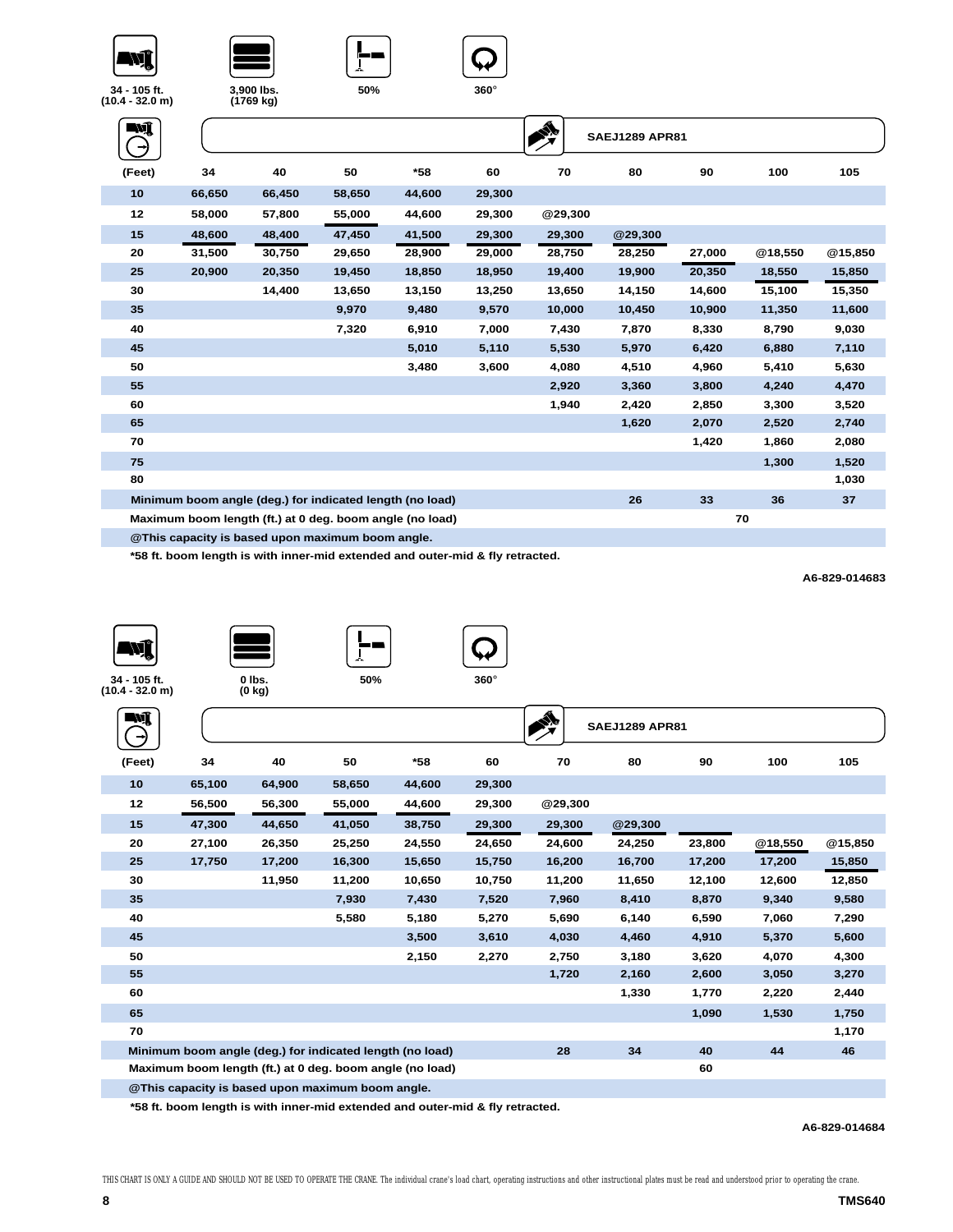







| Nî<br>→) |                                                                               |        |        |        |        |        | <b>SAEJ1289 APR81</b> |        |       |       |
|----------|-------------------------------------------------------------------------------|--------|--------|--------|--------|--------|-----------------------|--------|-------|-------|
| (Feet)   | 34                                                                            | 40     | 50     | *58    | 60     | 70     | 80                    | 90     | 100   | 105   |
| 10       | 44,100                                                                        | 41,450 | 37,700 | 35,350 | 29,300 |        |                       |        |       |       |
| 12       | 34,200                                                                        | 32,500 | 29,750 | 28,000 | 27,850 |        |                       |        |       |       |
| 15       | 23,700                                                                        | 23,000 | 21,900 | 20,750 | 20,750 | 20,500 |                       |        |       |       |
| 20       | 14,350                                                                        | 13,750 | 12,900 | 12,250 | 12,350 | 12,750 | 13,150                | 13,600 |       |       |
| 25       | 9,390                                                                         | 8,910  | 8,140  | 7,610  | 7,700  | 8,100  | 8,510                 | 8,940  | 9,370 | 9,590 |
| 30       |                                                                               | 5,870  | 5,210  | 4,730  | 4,810  | 5,210  | 5,620                 | 6,040  | 6,470 | 6,690 |
| 35       |                                                                               |        | 3,210  | 2,770  | 2,850  | 3,250  | 3,660                 | 4,080  | 4,500 | 4,720 |
| 40       |                                                                               |        | 1,720  | 1,350  | 1,430  | 1,830  | 2,240                 | 2,660  | 3,080 | 3,300 |
| 45       |                                                                               |        |        |        |        |        | 1,160                 | 1,580  | 2,000 | 2,220 |
| 50       |                                                                               |        |        |        |        |        |                       |        | 1,160 | 1,370 |
|          | Minimum boom angle (deg.)<br>for indicated length (no load)                   |        | 20     | 32     | 41     | 48     | 53                    | 56     | 58    | 60    |
|          | Maximum boom length (ft.)<br>at 0 deg. boom angle (no load)                   |        |        |        |        | 40     |                       |        |       |       |
|          | *58 ft. boom length is with inner-mid extended and outer-mid & fly retracted. |        |        |        |        |        |                       |        |       |       |

**A6-829-014685**









**34 - 105 ft. (10.4 - 32.0 m)**

| <b>ENT</b><br>$\rightarrow$ |                                                             |        |        |        |        | ◁      | <b>SAEJ1289 APR81</b> |        |       |       |
|-----------------------------|-------------------------------------------------------------|--------|--------|--------|--------|--------|-----------------------|--------|-------|-------|
| (Feet)                      | 34                                                          | 40     | 50     | *58    | 60     | 70     | 80                    | 90     | 100   | 105   |
| 10                          | 37,050                                                      | 34,700 | 31,400 | 29,300 | 29,050 |        |                       |        |       |       |
| 12                          | 28,500                                                      | 27,000 | 24,550 | 23,000 | 22,900 |        |                       |        |       |       |
| 15                          | 19,400                                                      | 18,650 | 17,600 | 16,750 | 16,750 | 16,700 |                       |        |       |       |
| 20                          | 11,400                                                      | 10,800 | 9,920  | 9,310  | 9,400  | 9,800  | 10,200                | 10,650 |       |       |
| 25                          | 7,120                                                       | 6,640  | 5,870  | 5,340  | 5,430  | 5,830  | 6,240                 | 6,670  | 7,100 | 7,320 |
| 30                          |                                                             | 4,030  | 3,370  | 2,890  | 2,970  | 3,370  | 3,780                 | 4,210  | 4,640 | 4,850 |
| 35                          |                                                             |        | 1,670  | 1,220  | 1,310  | 1,700  | 2,110                 | 2,540  | 2,960 | 3,180 |
| 40                          |                                                             |        |        |        |        |        |                       | 1,330  | 1,750 | 1,970 |
| 45                          |                                                             |        |        |        |        |        |                       |        |       | 1,050 |
|                             | Minimum boom angle (deg.)<br>for indicated length (no load) |        | 34     | 42     | 48     | 54     | 59                    | 62     | 64    | 64    |
|                             | Maximum boom length (ft.)<br>at 0 deg. boom angle (no load) |        |        |        |        | 40     |                       |        |       |       |

**\*58 ft. boom length is with inner-mid extended and outer-mid & fly retracted.**

**A6-829-014686**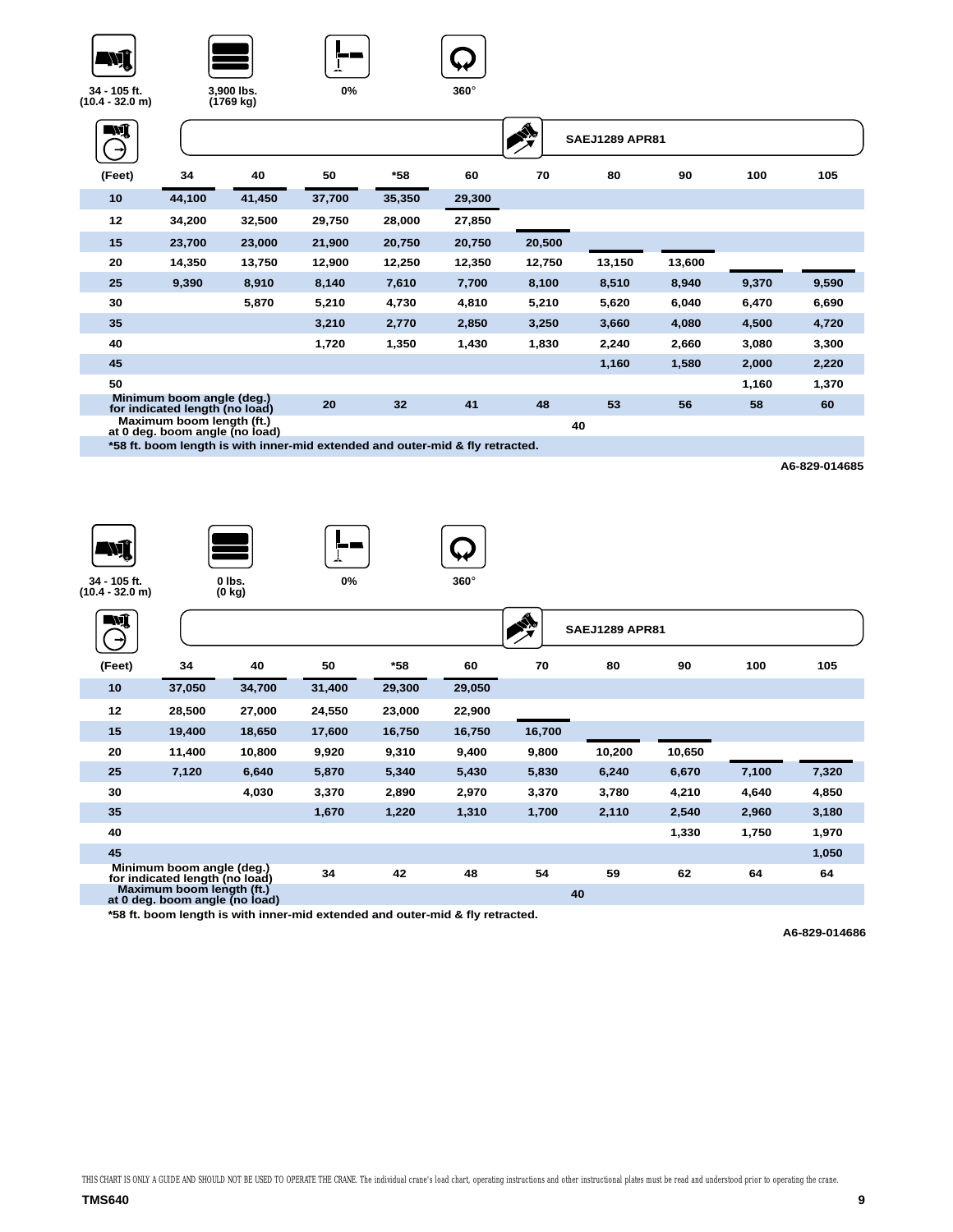







| <b>ENT</b> |           | ♦                        | 85% Domestic (Pounds)          |            |
|------------|-----------|--------------------------|--------------------------------|------------|
|            |           | <b>RETRACTED</b>         | <b>EXTENDED</b>                |            |
|            | 0° OFFSET | 29' LENGTH<br>30° OFFSET | <b>51' LENGTH</b><br>0° OFFSET | 30° OFFSET |
| (Feet)     |           |                          |                                |            |
| 30         | 9,000     |                          |                                |            |
| 35         | 8,600     |                          | $*5,060$                       |            |
| 40         | 8,250     | $*5,000$                 | 4,900                          |            |
| 45         | 7,500     | 4,800                    | 4,700                          |            |
| 50         | 6,850     | 4,600                    | 4,400                          |            |
| 55         | 6,250     | 4,400                    | 4,000                          | $*2,800$   |
| 60         | 5,600     | 4,350                    | 3,800                          | 2,700      |
| 65         | 5,000     | 4,300                    | 3,700                          | 2,600      |
| 70         | 4,450     | 4,250                    | 3,500                          | 2,500      |
| 75         | 4,000     | 4,200                    | 3,400                          | 2,400      |
| 80         | 3,550     | 3,800                    | 3,300                          | 2,350      |
| 85         | 3,150     | 3,300                    | 3,100                          | 2,300      |
| 90         | 2,800     | 2,900                    | 2,900                          | 2,250      |
| 95         | 2,500     | 2,500                    | 2,700                          | 2,200      |
| 100        | 2,150     | 2,190                    | 2,350                          | 2,150      |
| 105        | 1,750     | 1,770                    | 2,050                          | 2,150      |
| 110        | 1,390     | 1,390                    | 1,820                          | 1,820      |
| 115        |           |                          | 1,440                          | 1,440      |
| 120        |           |                          | 1,090                          | 1,090      |
|            |           |                          |                                |            |

**\*This capacity is based upon maximum boom angle.**









**A6-829-014687**

**34 - 105 ft. (10.4 - 32.0 m)**

Ξ



| - -    |                                             |            | $\sim$ | 85% Domestic (Pounds) |                                      |            |  |
|--------|---------------------------------------------|------------|--------|-----------------------|--------------------------------------|------------|--|
| (Feet) | <b>RETRACTED</b><br>29' LENGTH<br>0° OFFSET | 30° OFFSET |        | 0° OFFSET             | <b>EXTENDED</b><br><b>51' LENGTH</b> | 30° OFFSET |  |
| 30     | 9,000                                       |            |        |                       |                                      |            |  |
| 35     | 8,600                                       |            |        | $*5,060$              |                                      |            |  |
| 40     | 8,250                                       | $*5,000$   |        | 4,900                 |                                      |            |  |
| 45     | 7,500                                       | 4,800      |        | 4,700                 |                                      |            |  |
| 50     | 6,850                                       | 4,600      |        | 4,400                 |                                      |            |  |
| 55     | 6,250                                       | 4,400      |        | 4,000                 |                                      | $*2,800$   |  |
| 60     | 5,600                                       | 4,350      |        | 3,800                 |                                      | 2,700      |  |
| 65     | 5,000                                       | 4,300      |        | 3,700                 |                                      | 2,600      |  |
| 70     | 4,450                                       | 4,250      |        | 3,500                 |                                      | 2,500      |  |
| 75     | 4,000                                       | 4,190      |        | 3,400                 |                                      | 2,400      |  |
| 80     | 3,470                                       | 3,470      |        | 3,300                 |                                      | 2,350      |  |
| 85     | 2,850                                       | 2,850      |        | 3,100                 |                                      | 2,300      |  |
| 90     | 2,310                                       | 2,310      |        | 2,900                 |                                      | 2,250      |  |
| 95     | 1,830                                       | 1,830      |        | 2,410                 |                                      | 2,200      |  |
| 100    | 1,410                                       | 1,410      |        | 1,930                 |                                      | 1,930      |  |
| 105    | 1,020                                       | 1,020      |        | 1,500                 |                                      | 1,500      |  |
| 110    |                                             |            |        | 1,110                 |                                      | 1,110      |  |

آڪ آ

**\*This capacity is based upon maximum boom angle.**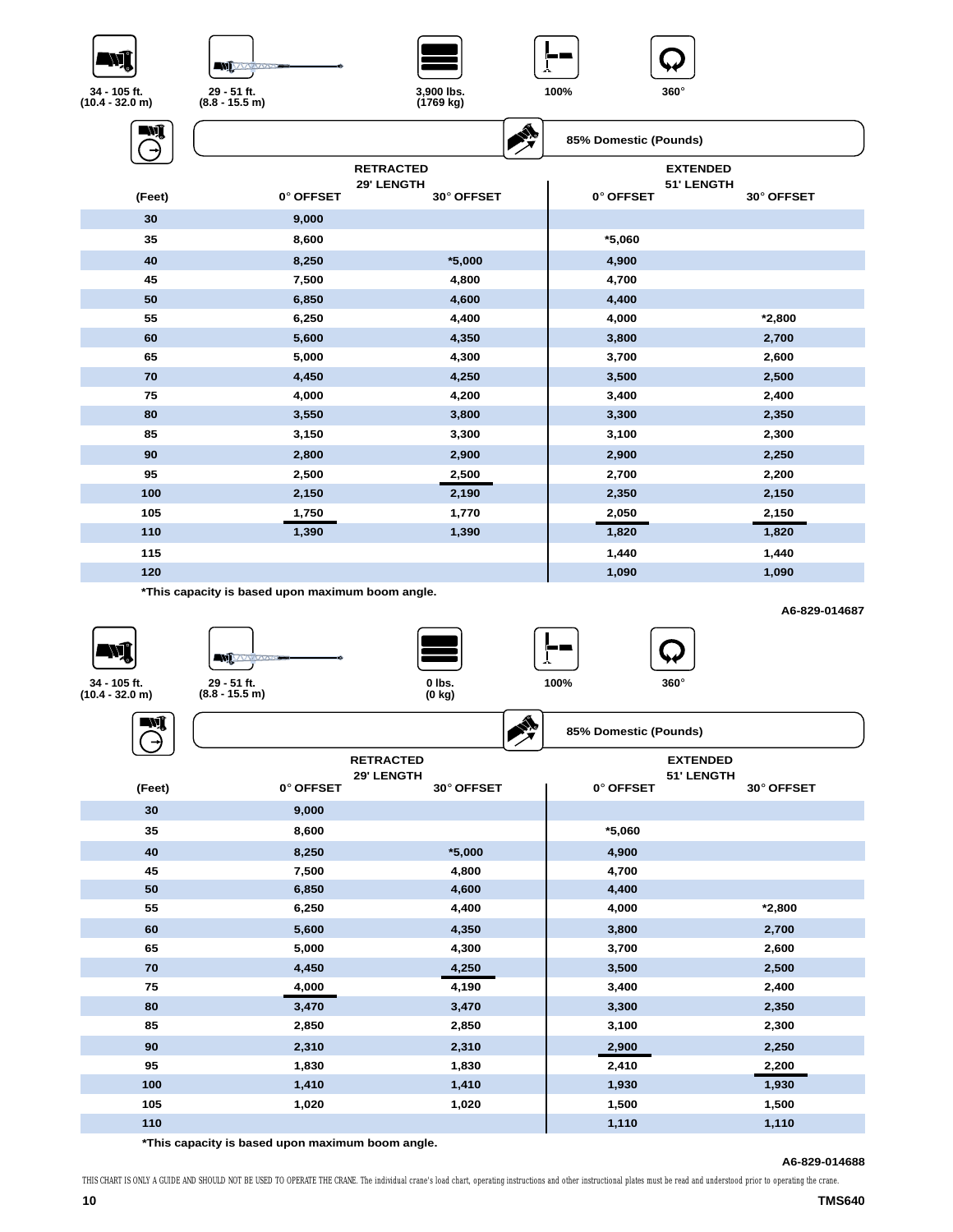







| Wî     |                                                  |            | <b>SAEJ1289 APR81</b> |                          |
|--------|--------------------------------------------------|------------|-----------------------|--------------------------|
|        | <b>RETRACTED</b>                                 |            |                       | <b>EXTENDED</b>          |
| (Feet) | 29' LENGTH<br>0° OFFSET                          | 30° OFFSET | 0° OFFSET             | 51' LENGTH<br>30° OFFSET |
|        |                                                  |            |                       |                          |
| 30     | 9,000                                            |            |                       |                          |
| 35     | 8,600                                            |            | $*5,060$              |                          |
| 40     | 8,250                                            | $*5,000$   | 4,900                 |                          |
| 45     | 7,430                                            | 4,800      | 4,700                 |                          |
| 50     | 6,010                                            | 4,600      | 4,400                 |                          |
| 55     | 4,760                                            | 4,400      | 4,000                 | $*2,800$                 |
| 60     | 3,740                                            | 3,740      | 3,800                 | 2,700                    |
| 65     | 2,900                                            | 2,900      | 3,700                 | 2,600                    |
| 70     | 2,190                                            | 2,190      | 3,150                 | 2,500                    |
| 75     | 1,590                                            | 1,590      | 2,450                 | 2,400                    |
| 80     | 1,070                                            | 1,070      | 1,850                 | 1,850                    |
| 85     |                                                  |            | 1,320                 | 1,320                    |
|        | *This capacity is based upon maximum boom angle. |            |                       |                          |
|        |                                                  |            |                       | A6-829-014689            |

ŊÎ





**0 lbs. (0 kg)**





**34 - 105 ft. (10.4 - 32.0 m)**

**50% <sup>360</sup>**° **(13' 10") Outrigger Spread**

| WÎ     |           |                                | A | <b>SAEJ1289 APR81</b> |                               |            |  |
|--------|-----------|--------------------------------|---|-----------------------|-------------------------------|------------|--|
|        |           | <b>RETRACTED</b><br>29' LENGTH |   |                       | <b>EXTENDED</b><br>51' LENGTH |            |  |
| (Feet) | 0° OFFSET | 30° OFFSET                     |   | 0° OFFSET             |                               | 30° OFFSET |  |
| 30     | 9,000     |                                |   |                       |                               |            |  |
| 35     | 8,600     |                                |   | $*5,060$              |                               |            |  |
| 40     | 7,390     | $*5,000$                       |   | 4,900                 |                               |            |  |
| 45     | 5,880     | 4,800                          |   | 4,700                 |                               |            |  |
| 50     | 4,660     | 4,600                          |   | 4,400                 |                               |            |  |
| 55     | 3,560     | 3,560                          |   | 4,000                 |                               | $*2,800$   |  |
| 60     | 2,660     | 2,660                          |   | 3,610                 |                               | 2,700      |  |
| 65     | 1,910     | 1,910                          |   | 2,920                 |                               | 2,600      |  |
| 70     | 1,280     | 1,280                          |   | 2,240                 |                               | 2,240      |  |
| 75     |           |                                |   | 1,610                 |                               | 1,610      |  |
| 80     |           |                                |   | 1,060                 |                               | 1,060      |  |

**\*This capacity is based upon maximum boom angle.**

**A6-829-014690**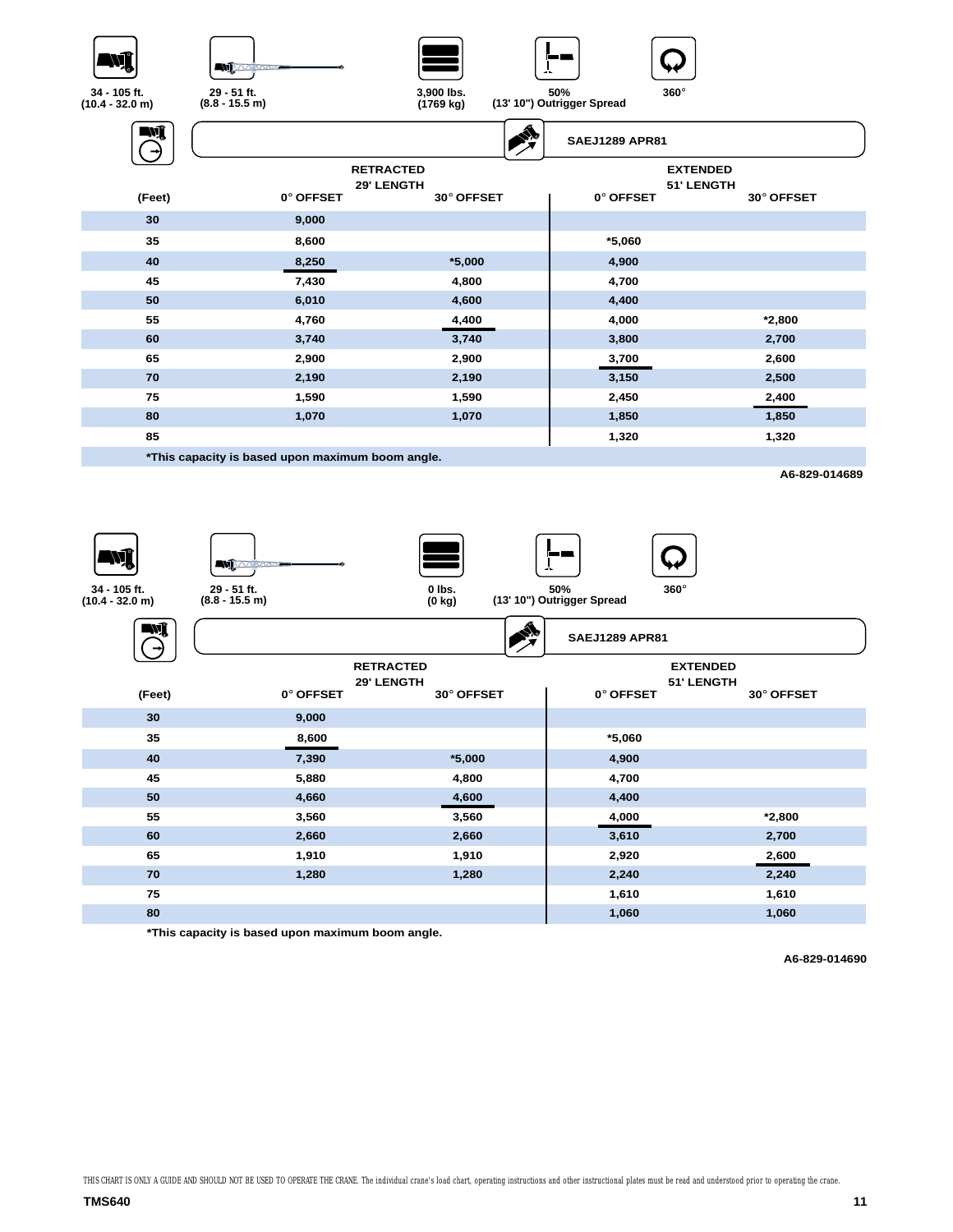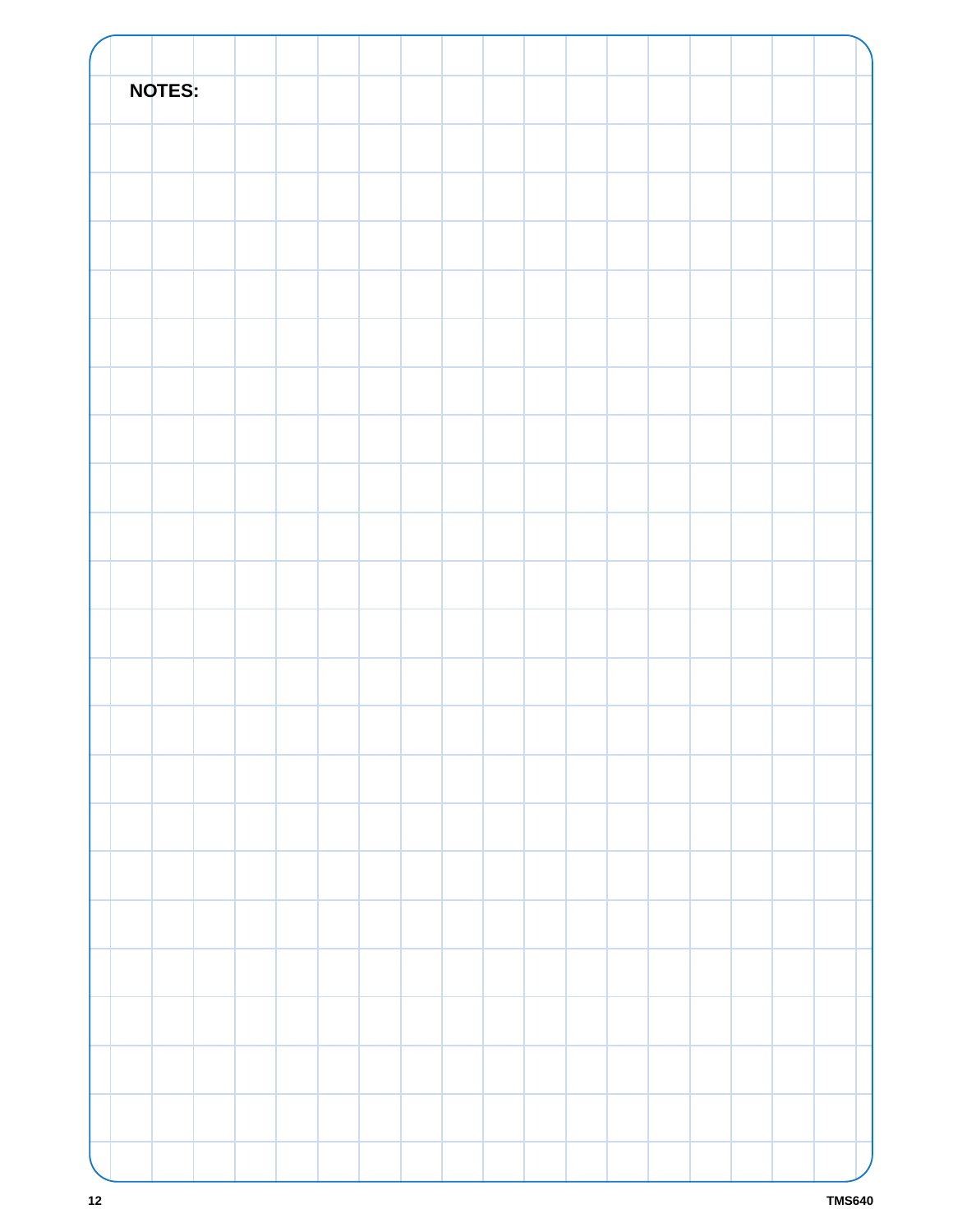# *Rated Lifting Capacities*

**IMPORTANT NOTES:**

**WARNING: THIS CHART IS ONLY A GUIDE. The notes below are for illustration only and should not be relied upon to operate the crane. The individual crane's load chart, operating instructions and other instruction plates must be read and understood prior to operating the crane.**

1.All rated loads have been tested to and meet minimum requirements of SAEJ1063 NOV93 - Cantilevered Boom Crane Structures - Method of Test, and do not exceed 85% of the tipping load on outriggers fully extended and SAEJ1289 APR81 - Mobile Crane Stability Ratings on outriggers 50% and 0% extended (fully retracted) as determined by SAEJ765 OCT90 - Crane Stability Test Code.

2. Capacities given do not include the weight of hook blocks, slings, auxiliary lifting equipment and load handling devices.Their weights MUST be added to the load to be lifted.When more than minimum required reeving is used, the additional rope weight shall be considered part of the load.

3. Capacities appearing above the bold line are based on structural strength and tipping should not be relied upon as a capacity limitation.

4.All capacities are for crane on firm, level surface. It may be necessary to have structural supports under the outrigger floats to spread the load to a larger bearing surface.

5.When either boom length or radius or both are between values listed, the smallest load shown at either the next larger radius or boom length shall be used.

6. For outrigger operation,ALL outriggers shall be properly extended with tires raised free of ground before raising the boom or lifting loads.

# *Symbols Glossary*